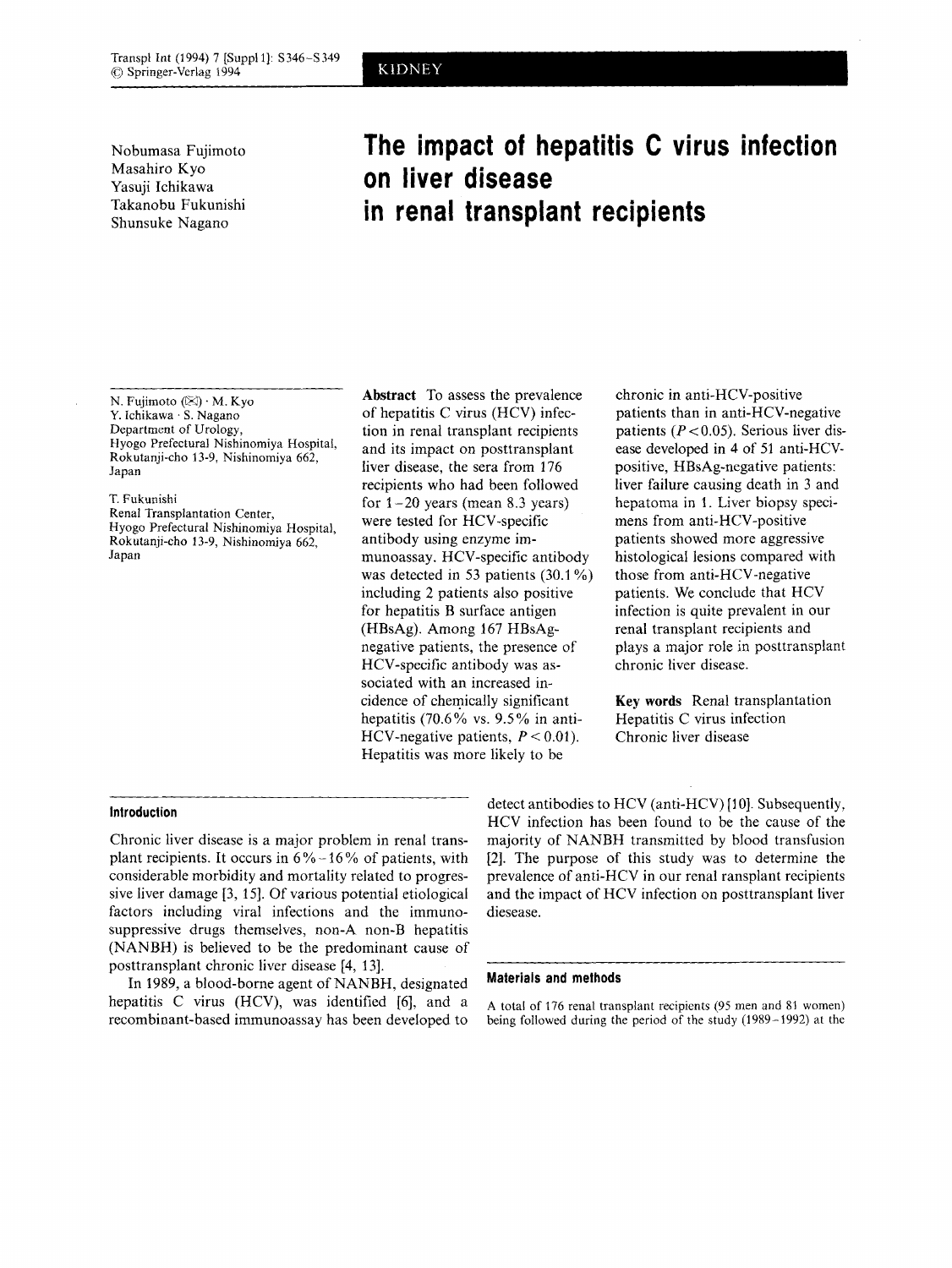# **Table 1** Demographic data of

| Table 1 Demographic data of<br>the patients |                                      | Anti-HCV antibody |                          | Significance |
|---------------------------------------------|--------------------------------------|-------------------|--------------------------|--------------|
|                                             |                                      | $(+)$             | $\overline{\phantom{m}}$ |              |
|                                             | No. of patients                      | $53(30.1\%)$      | $123(69.9\%)$            |              |
|                                             | Male/female                          | 30/23             | 65/58                    | <b>NS</b>    |
|                                             | Living-related donor/cadaveric donor | 43/10             | 102/21                   | <b>NS</b>    |
|                                             | $HBsAg(+)$                           | $2(3.8\%)$        | $7(5.7\%)$               | <b>NS</b>    |
|                                             | Transfusion $(+)$                    | $51(96.2\%)$      | $111(90.2\%)$            | <b>NS</b>    |
|                                             | Hemodialysis duration                | 44.0 months       | 25.1 months              | P < 0.01     |
|                                             | Follow-up                            | $102.2$ months    | 97.7 months              | NS.          |

Department of Urology, Hyogo Prefectural Nishinomiya Hospital, Japan, was included. All but two patients had been treated by hemodialysis before transplantation. Among them, 145 patients received living-related and 31 received cadaveric kidney allografts. While 162 patients had been transfused with at least two units of random blood before and during transplantation, 14 had never received a blood transfusion. The patients with a functioning graft have been followed up for 1-20 years after transplantation (mean 8.3 years). **As** maintenance immunosuppressive therapy, 73 patients received azathioprine and prednisolone, and 97 were given cyclosporine and prednisolone with or without a low dose of azathioprine. The remaining 6 patients were treated with FK506, a new immunosuppressant, and prednisolone.

Serum samples were collected from the patients immediately before an assay and tested for anti-HCV using a first-generation enzyme immunoassay detecting antibody to the HCV C100-3 antigen (Ortho Diagnostic Systems) up to November, 1991, and thereafter by a second-generation enzyme immunoassay (Ortho Diagnostic Systems) which could detect antibodies to three recombinant antigens derived from the HCV genome. The vast majority of the patients as serially examined by both assay systems. Those who were anti-HCV-positive on at least one occasion were considered as positive.

Liver function tests, including alanine aminotransferase (ALT), aspartate aminotransferase (AST), bilirubin, and alkaline phosphatase, were routinely performed every month during the follow-up period. These tests were done at closer intervals when necessary. The hepatitis B surface antigen (HBsAg) status of the patients was determined prior to transplantation and whenever abnormal liver function was noted after transplantation. Nine patients were chronic carriers of HBsAg.

Chemically significant hepatitis was defined as an elevation **of**  serum aminotransferase (ALT and/or AST) greater than 100 IU/l. Chronic hepatitis was defined as hepatitis persisting for more than 6 months.

Laparoscopy and liver biopsy were carried out in 26 patients who had chemically significant hepatitis. Eight patients underwent serial liver biopsies. Thus, a total of 39 liver specimens as obtained. Sections of formalin-fixed liver specimens were stained using standard histologic techniques and reviewed by the pathologist.

Statistical analysis was performed using the chi-square test or Student's t-test where appropriate. The differences were considered significant if  $P < 0.05$ .

#### **Results**

Prevalence of anti-HCV

Among 176 patients studied, anti-HCV was detected in 53 patient (30.1 *YO),* including 2 patients also positive for

**Table 2** The incidence of hepatitis in relation to anti-HCV serology

|                  | Anti-HCV antibody |               | Significance |
|------------------|-------------------|---------------|--------------|
|                  | $(+) n = 51$      | $(-) n = 116$ |              |
| Hepatitis        | $36(70.6\%)$      | 11 $(9.5\%)$  | P < 0.01     |
| Acute<br>Chronic | 4<br>32           | 6             |              |

HBsAg. The demographic data of the anti-HCV-positive and anti-HCV-negative patients are shown in Table 1. The duration of hemodialysis before transplantation was significantly longer in the anti-HCV-positive patients than in the anti-HCV-negative patients  $(P < 0.01)$ . There were no significant differences in the sex ratio, donor source, HBsAg status, proportion of transfused patients, or duration of follow-up posttransplant between the two groups.

#### Liver disease

In order to focus on the impact of HCV infection on posttransplant liver disease, nine chronic carriers of HBsAg, seven of whom developed hepatitis (acute hepatitis in one and chronic hepatitis in six), were excluded from the following analyses on the possible correlation between the anti-HCV status and liyer disease.

Among 167 HBsAg-negative patients, 47 developed chemically significant hepatitis. The prevalence of anti-HCV was 76.6% (36/47) in the patients with hepatitis as compared with  $12.6\%$  (15/120) in those without hepatitis  $(P < 0.01)$ . Table 2 shows the incidence of hepatitis in relation to anti-HCV serology. The presence of anti-HCV was associated with an increased incidence of hepatitis (70.6% in the anti-HCV-positive patients vs. 9.5% in the anti-HCV-negative patients;  $P < 0.01$ ). Among those who had hepatitis, chronic hepatitis was documented in 32 of 36 (88.9%) anti-HCV-positive patients compared with 6 of 11 (54.5%) anti-HCV-negative patients  $(P < 0.05)$ . Serious liver disease developed in 4 of 51 anti-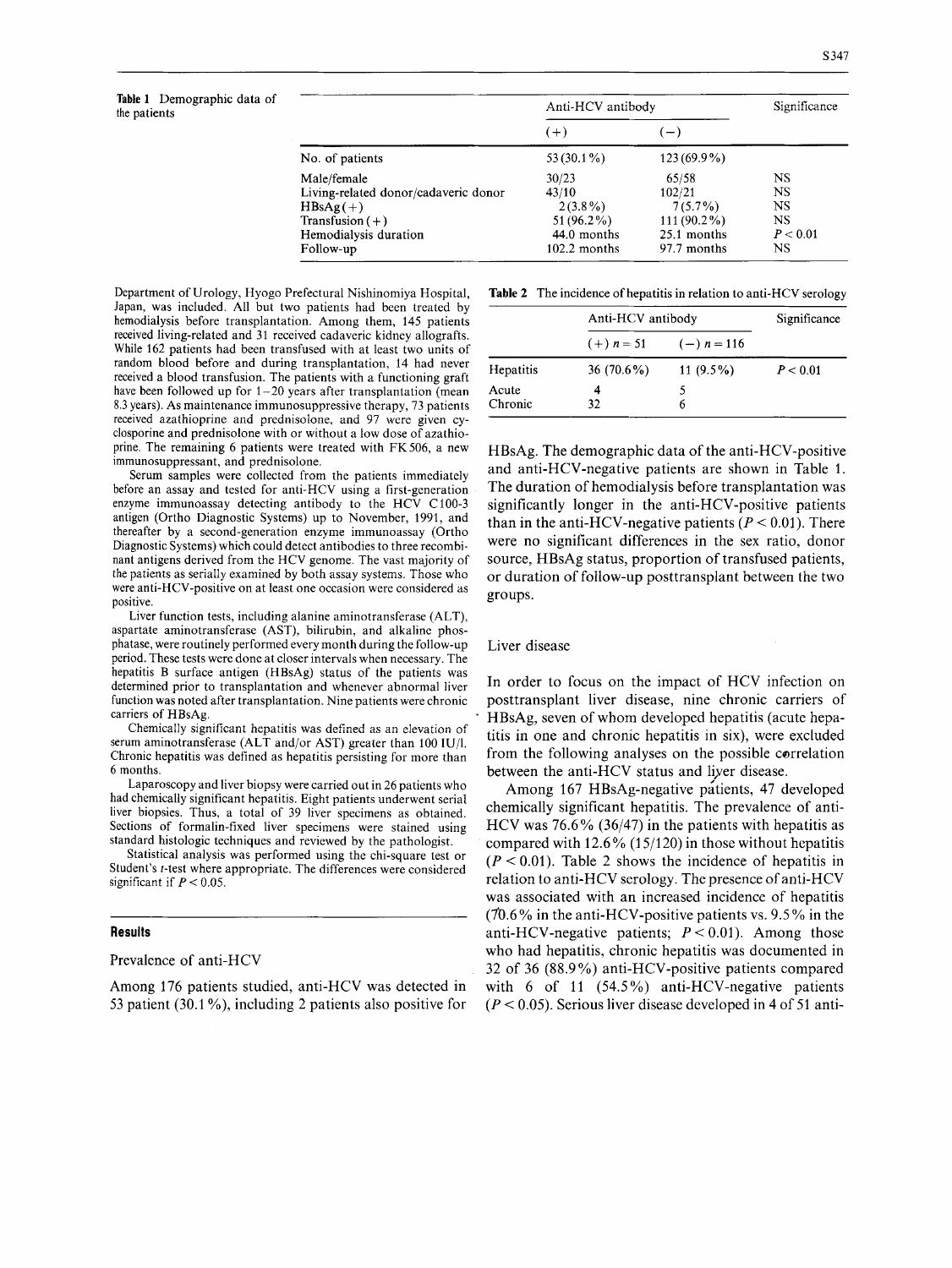**Table 3** Serious liver disease in anti-HCV-positive patients *(AH* acute hepatitis, *CH* chronic hepatitis)

| Case                                         | Liver disease<br>(period from transplant to onset;<br>months)                                                                                                 | Prognosis                                            |
|----------------------------------------------|---------------------------------------------------------------------------------------------------------------------------------------------------------------|------------------------------------------------------|
| LD44<br>LD <sub>113</sub><br>LD 159<br>LD169 | CH $(1.5) \rightarrow$ Hepatoma (168)<br>$\rightarrow$ Liver failure<br>AH (6)<br>CH (14) $\rightarrow$ Liver failure<br>CH(2)<br>$\rightarrow$ Liver failure | Alive (181)<br>Dead (11)<br>Dead (53)<br>Dead $(57)$ |

**Table 4** Histological examination results

| Diagnosis                    | Anti-HCV antibody |                             |  |
|------------------------------|-------------------|-----------------------------|--|
|                              |                   | $(+) n = 28a$ $(-) n = 11b$ |  |
| Normal liver                 |                   |                             |  |
| <b>Fatty infiltration</b>    |                   |                             |  |
| Drug-induced hepatitis       |                   |                             |  |
| Reactive hepatitis           |                   |                             |  |
| Chronic persistent hepatitis | 10                |                             |  |
| Chronic active hepatitis     |                   |                             |  |
| Hemosiderosis                |                   |                             |  |

Biopsies taken from 19 patients

**b** Biopsies taken from 7 patients

HCV-positive patients: hepatoma in 1 and liver failure causing death in 3 (Table 3).

The incidence of hepatitis was higher in the patients treated with azathioprine (AZ) than in those treated with cyclosporin A or FK506 (CsA/FK) irrespective of anti-HCV serology (AZA vs. CsA/FK; 79.2% vs. 63.0% in the anti-HCV-positive, and 14.6% vs. 6.7% in the anti-HCV-negative patients). However, the differences were not statistically significant.

#### Liver histology

Of the 39 liver biopsy specimens available, 28 were obtained from 19 anti-HCV-positive patients, and 11 were from 7 anti-HCV-positive patients. Histological examination revealed that the anti-HCV-positive patients had more aggressive liver disease than the anti-HCVnegative patients (Table 4). In the anti-HCV-positive group, chronic persistent hepatitis (CPH) and chronic active hepatitis (CAH) were confirmed in 10 (35.7%) and 4 (14.3 *YO)* of 28 specimens, respectively, whereas druginduced hepatitis was the predominant histological lesion in the anti-HCV-negative group, and only  $2$  of 11 (18.2  $\%$ ) specimens showed CPH and CAH. There were **no**  specimens showing histological evidence of cirrhosis in either the anti-HCV-positive or anti-HCV-negative group. In the 8 patients with serial liver biopsies, 3 of *<sup>5</sup>*  $(60.0\%)$  anti-HCV-positive patients and 1 of 3  $(33.3\%)$ anti-HCV-negative patients showed histological progression. The former 3 with a histologically normal liver or drug-induced hepatitis on initial biopsy subsequently developed CPH or CAH, while the liver of the latter patient changed from normal to reactive hepatitis between the initial and final biopsy.

#### **Discussion**

The prevalence of anti-HCV in our patients was 30.1 %, much higher than that for blood donors in Japan (1.3%). The reported prevalence of anti-HCV in renal transplant recipients has ranged from  $6.2\%$  to  $65.8\%$  [1, 5, 9, 11, 12]. The differences may depend on the incidence of HCV infection in the general population, the profile of the patient population studied, or the accuracy of the assay used. It has also been reported that anti-HCV seroconversion occurred during the posttransplant follow-up period and that anti-HC positivity decreased with time after transplantation [9, 121. Therefore, the prevalence of anti-HCV may be relatively low when serum samples currently collected are used for an assay compared wit the frozenstored sera collected at the time of transplantation.

The prevalence of anti-HCV in the patients who developed hepatitis was 76.6% in contrast to 12.5% in those without hepatitis  $(P < 0.01)$ . The incidence of hepatitis was 70.6% in the anti-HCV-positive patients and 9.5% in the anti-HCV-negative patients  $(P < 0.01)$ . Anti-HCV-positive hepatitis was more likely to be chronic than anti-HCV-negative hepatitis  $(P < 0.05)$ . These results clearly demonstrate a significant correlation between the anti-HCV status and posttransplant chronic liver disease. Since the presence of anti-HCV is considered a marker of ongoing rather than past infection [2, 8, 141, HCV is a major factor causing liver disease in renal transplant patients.

Furthermore, histological findings confirmed the impact of HCV infection on posttransplant liver disease. Anti-HCV-positive hepatitis patients had more aggressive histological forms of liver disease compared with anti-HCV-negative hepatitis patients. Histological progression was more frequently observed in anti-HCVpositive patients. Interestingly, no liver specimens showed cirrhosis in either group. This could be attributed to the administration of prednisolone, which is known to prevent fibrosis. Although the incidence of hepatitis was not correlated with the immunosuppressive regimen, it remains to be determined whether immunosuppressive